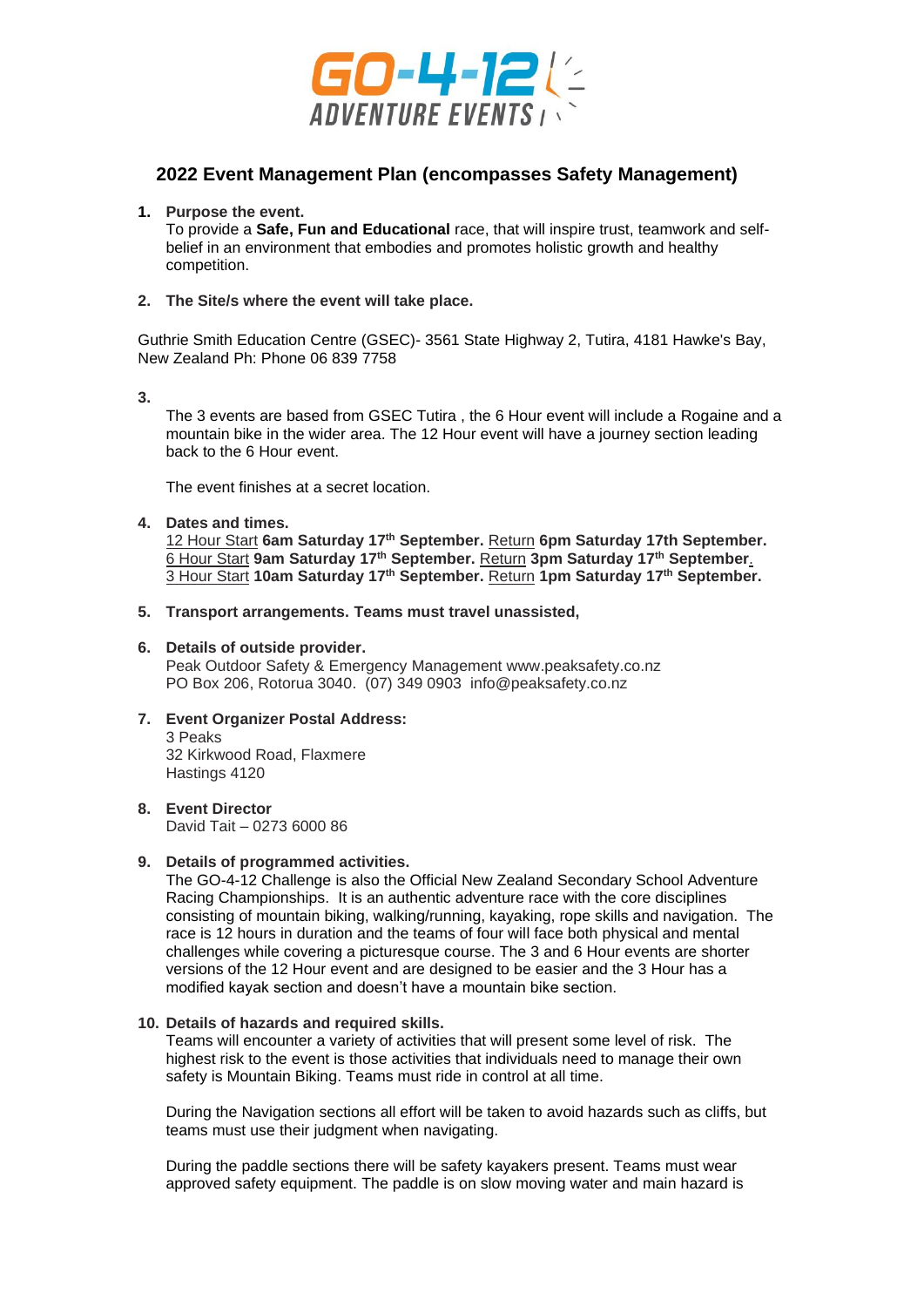weather and wind. There may be fallen trees in a few places to avoid but there is little or no flow in these sections and they do not present a hazard.

## **11. Skills competitors should practice.**

Teams will need to train in a variety of terrains and conditions that they may expect to encounter during the race. The 12 Hour GO-4-12 will include the following terrains, hill, river, streams, farmland, forest and kayaking.

Teams will need to be able to navigate on both topographical maps and orienteering maps. Teams will need to be familiarity with safety equipment such as climbing harnesses, helmets.

The 3 and 6 Hour Events present less of a challenge but 6 Hour competitors should be able to navigate to allow for a more successful day. There is no mountain biking section in the 3 Hour Event.

#### **12. Assisting organisations**

Organisations and/or members of organisations to be involved in the day are: Revolution bikes and YMCA,

# **13. Support person or persons.**

Each team must have a designated support person or persons (except for the 3-hour event, a support person is not compulsory). They are responsible for the behaviour of the teams and in part monitoring the young people's wellbeing.

• It is up to each team to provide for their nutritional sustenance during the race itself.

#### **14. Contact Details Collection**

Name, address and telephone number of the contact for each person will be collected in the registration process pre-event in case of emergency. A copy will be with the race director and on file.

# **15. Site visits**

Each section of the event will be visited pre-event to assess hazards and predict timings.

# **16. Size and composition of the teams:**

- **GO-4-12 Challenge / The New Zealand Schools Adventure Racing Championships 12 Hour** 4 person teams competing in three divisions. BOYS, GIRLS and MIXED (Teams must be year 10-13 and be from the same School).
- **The 6 Hour Adventure Youth Adventure Race** 4 person teams competing in three divisions. BOYS, GIRLS and MIXED (Year 9+)
- **The 3 Hour Explorer Youth Adventure Race** 2 person teams competing in three divisions. BOYS, GIRLS and MIXED (Years 7-10)
- **17. Information on parental consent and Waiver:** Comprehensive information about the event will be available on the GO-4-12 Website [www.go412.co.nz](http://www.go412.co.nz/)

#### **18. Legs and activities**

**Confidential** – Full details of these are in the Race Management version of these plans but are not public knowledge.

**19. Each of the following has been assessed during the planning process of the event.**  - 1. Are venues appropriate for activities planned? **Yes** / No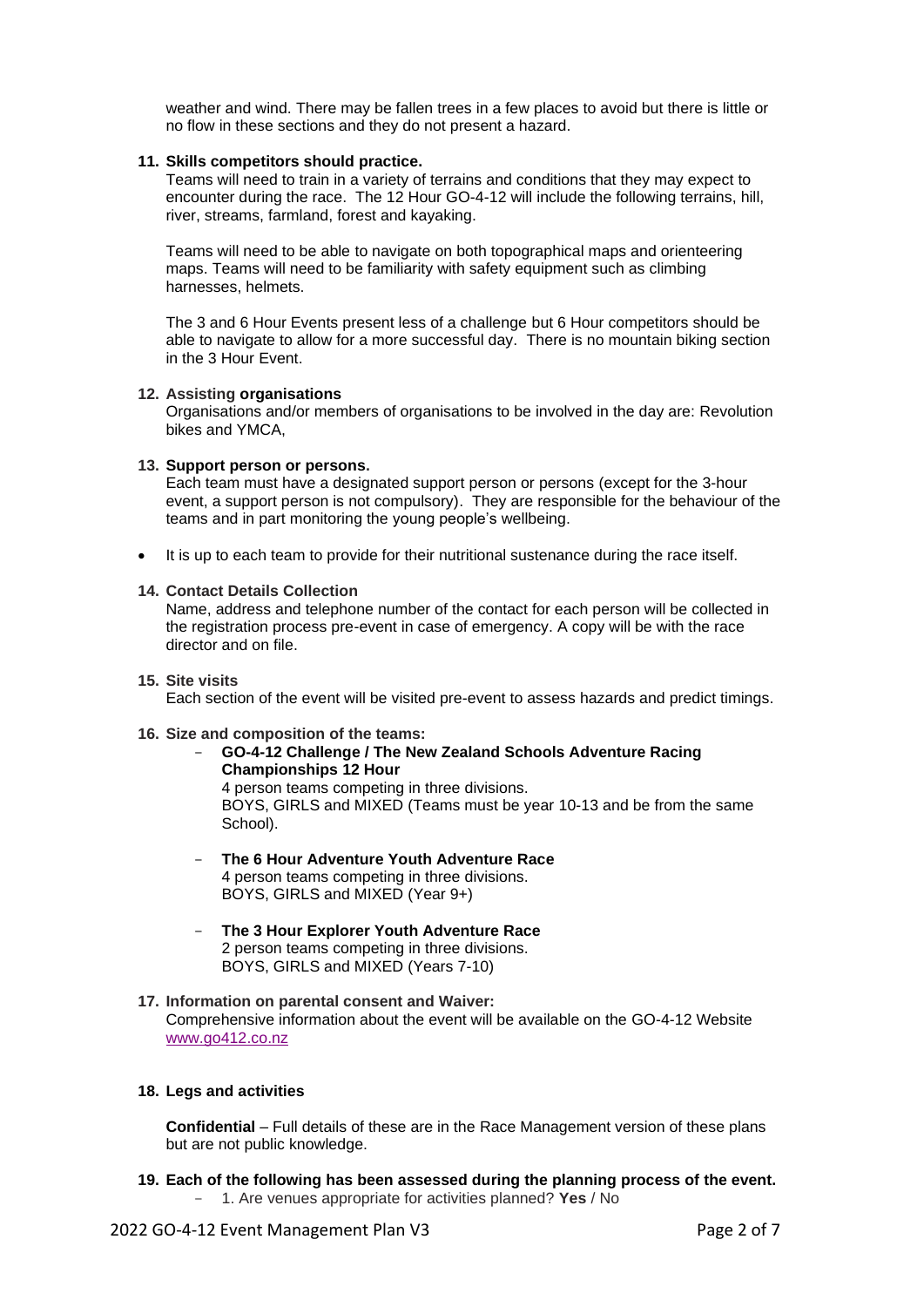- 2. Is there suitable vehicle access for emergencies? **Yes** / No **Note:** In places the Rogaine has limited road access, but the Hawkes Bay Rescue Chopper has been contacted. Hangar telephone: +64 6 878 1633 Hangar. There will also be two off-road ATV available.
- 3. Is there a supply of fresh water on site? **Yes** / No There is clean water available at camp but support crews are expected to carry water for the Remote TA.
- 4. Is communication available at the venue in an emergency? **Yes /** No
- **20. Coms Plan:** TrackMe Trackers All 12 Hour Teams, Cell phone coverage available at the HQ and Camp areas. The cell coverage is patchy outside of the township but is possible in places. Key Event Staff will carry inReach Units. All teams will carry a cell phone.

# **21. Hazard management strategies**

Are there hazards that require specific management strategies? **Yes** / No

- Signage will be placed on the road for the sections that use the roads.
- The route for the mountain bike section will encourage the use of low-level tracks.
- In the event of bad weather, the course may be modified, though the course is designed to be robust in regards to weather conditions.

# **22. Event Venue – Guthrie Smith Education Centre**

- Does the facility have a current building Warrant of Fitness? **Yes** / No
- Are there any age constraints or special conditions for use of any of the activities on offer? Those set by the race rules. **Yes** see rules.
- Are there suitable and adequate hygiene/toilet arrangements for off-site activities? Camping ground, two sets of public toilets and overflow camping. There will also be toileting available near the Remote transition if required.

# **23. Event Information**

- Has adequate information been given to teams and support crews? **– Yes**

All teams are given rules and information sheets, plus race notes and we will hold a briefing before the event.

# **24. Equipment**

There is a compulsory gear check the night before the event for 12 hour and 6 hour events and 9.30am of race day for 3-Hour event and a comprehensive list is included in the race rules and information sheets.

# **25. Regulations**

#### **a. The Course**

Sections of course may be modified or cancelled at any time by the organisers due to bad weather, security or other unforeseen circumstances deemed suitable by the race director.

Competitors must follow the course designed by the race director and must comply with the spirit of the competition. Any team found off the course without any suitable explanation could lead to severe penalties or disqualification.

# **b. Check points**

The course is made up of checkpoints that competitors must pass as a whole team. A checkpoint is normally unmanned and have a checkpoint clipper. A transition area (TA) is not only a checkpoint, but also an assistance area where the teams meet their support crew and can aid their team to change discipline, give medical care food and supplies. Checkpoints are noted on competitors and assistant notes. Each checkpoint has a point value and though most must be past as part of completing the course and therefore compulsory, there will be some checkpoints and/or activities that if attained will give a team additional points.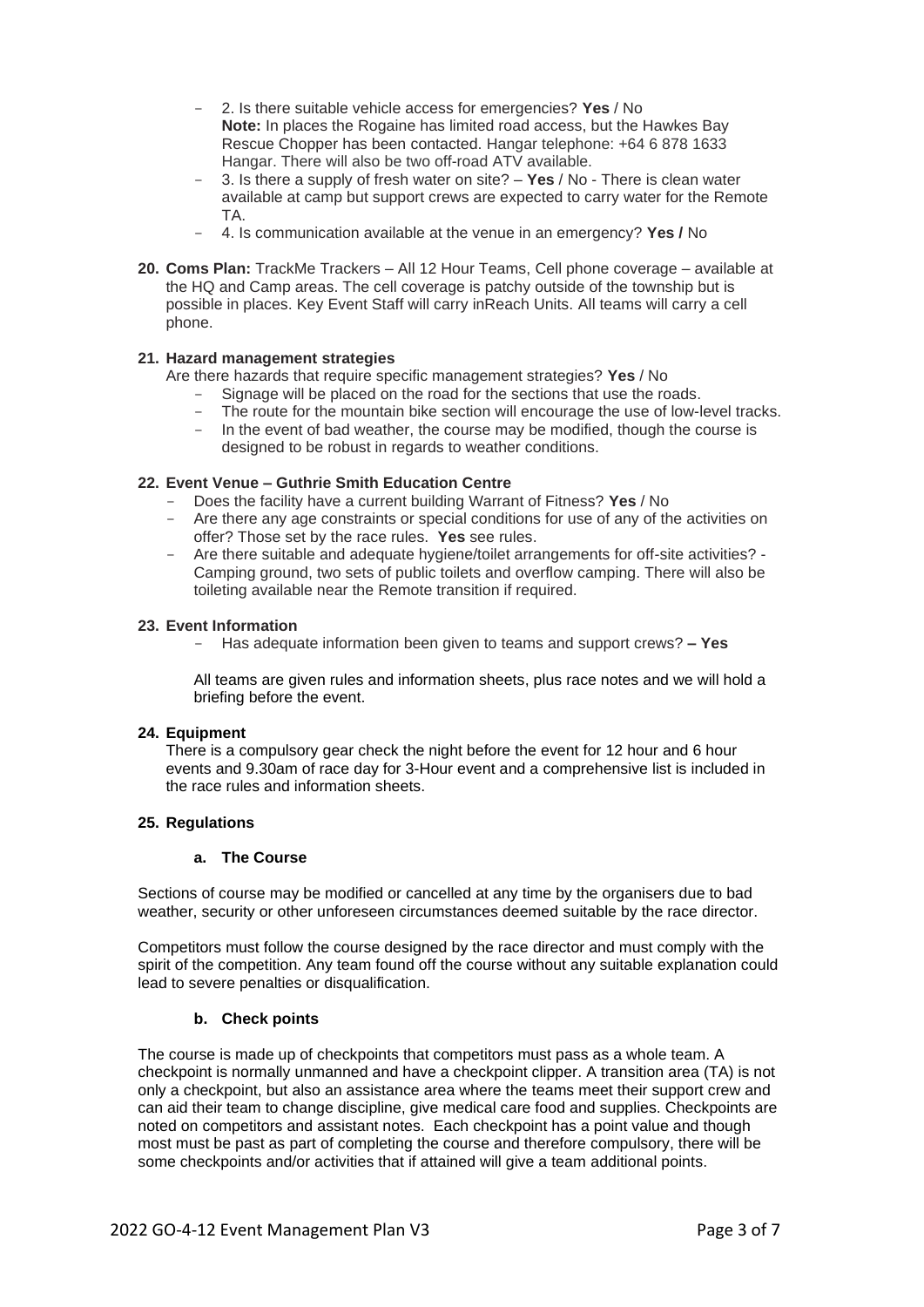Each team member must be present at a checkpoint and may be required at a TA to check in on arrival and check out on departure with the officials. The reference time is the time calculated when the last member of the team has crossed through the checkpoint. in case of a remote and unmanned checkpoint, team must follow the instruction given to them at the briefing. e.g.: clip the control or record a password/number in order to prove their passage.

Missing a compulsory checkpoint will result in the team being excluded from being ranked. Teams must follow the instructions given by officials responsible for the checkpoints.

# **c. Cut-off times and alternative courses**

All teams must finish the course within the allotted time failing to do so will mean that points will be deducted in relation to the amount of time that a team is overdue. The organisation reserves the right to impose cut-off times on sections of the race, for logistical and safety reasons, at any time.

An alternative route will be put in place for the teams who haven't made cut off times. This route is set in advance and must be followed. Subsequent cut-off times will also be put in place for that altered course.

Cut-off times and penalties will be announced at the briefing and notified on the competitors' instructions.

# **d. The Team**

- The team must have an appointed leader who will be the interface with the organisation.
- He /She will receive information, instructions and will be notified about any kind of decision taken by the organisation.
- He/She will advise the organisation of matters such as withdrawal of a team member, or the entire team, or be the spokesman for any complaints or protests.
- He/She is also responsible overall for the entire team.

# **GO-4-12 Challenge / The New Zealand Secondary Schools Adventure Racing Championships 12 Hour event**

4 person teams competing in three divisions. BOYS, GIRLS and MIXED (Teams must be year 10-13 and be from the same School)

# **The 6 Hour Adventure Youth Adventure Race**

4 person teams competing in three divisions. BOYS, GIRLS and MIXED (Year 9+)

#### **The 3 Hour Explorer Youth Adventure Race**

2 person teams competing in three divisions. BOYS, GIRLS and MIXED (Years 7-10)

Special Note: in the 6 and 12 Hour events, two team members should be able to navigate with compass and topographic map and an Orienteering Map

### All team members **are to remain together at all times. Team members must always be within 100m of each other**.

If a team member is injured and unable to continue one the team must use the Help button on their TrackMe Trackers to send for assistance if unable to raise the alarm with an official. Teams can use their phone if they have coverage to call the race management 0273 6000 86.

#### **For safety purposes, all 6 and 12 Hour competitors must:**

- Know how to swim
- Be confident while paddling a kayak.
- Attend race briefing (no exceptions).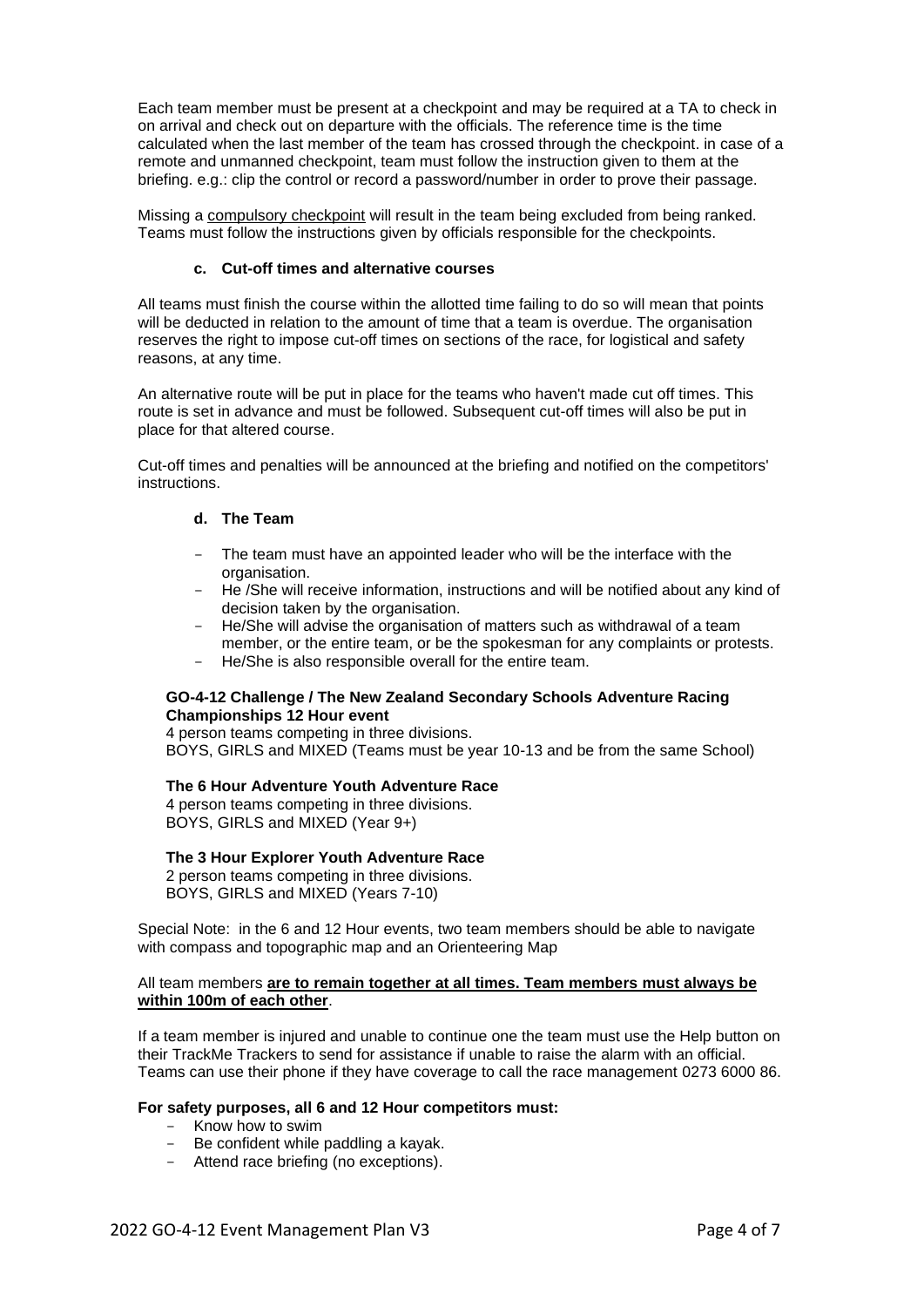Must have trained sufficiently to complete a 6 or 12-hour non-stop adventure race competition such as the GO-4-12 Youth Adventure Race (Teams can contact the race director for advice in regard to this).

The organisation reserves the right, after consulting the medical team, or for any other reason deemed suitable by the Race Director, to forbid a competitor, or a team, from setting off on or continuing the course.

#### **Health profile**

All teams are to disclose any health issues in the entry form documents. Competitors are expected to take precautions, manage their condition, and take personal medications. The Event Director reserves the right to refuse entry to a participant if they believe a condition presents a real risk to a competitor's safety during the event.

#### **26. Records of Medication Administered**

If the Medical Team are required to administer medication the following 4 items must be recorded - Competitor Name, Date, Time, Condition, Medication, Dosage

# **27. Staff competence**

All adult marshals, instructors and or helpers must have the Skills/experience/qualifications for their position.

# **28. Volunteer helpers**

- *Appropriate volunteers will be selected.*
- *Records of volunteers must be kept*

# **29. Transport safety - volunteer / contractor**

All people driving vehicles must have - Full car license, Passenger service license (if transporting paying passengers), HT if the vehicle is a heavy traffic. All vehicles driven on the road must be road worthy and have a current Warrant of Fitness and registration. If applicable they must have a Certificate of Fitness. All vehicles must be is covered by one of the following insurances Third party property, comprehensive. When carrying passengers: Each passenger in the vehicle will use a seat belt (if fitted and required). The seating capacity of the vehicle will not be exceeded.

# **30. Steps that have been taken when assessing Risks**

- Identify the risks (losses or damage) that could result from the activity. • Physical injury, • Social/psychological, • Material (gear or equipment), • Programme interruption
- List the factors that could lead to each risk/loss. • People, • Equipment, • Environment

#### **The following strategies will be used to reduce the chances of each factor leading to the risk/loss.**

- Eliminate if possible, Isolate if can't eliminate, Minimize if can't isolate, Cancel if can't minimize
- **The 3 Peaks Emergency Plan will be used to manage each identified risk/loss**. •Step by step management, • Equipment/resources required
- **There will be continual monitoring of safety during the activity**. •Assess new risks, • Manage risks, • Adapting of plans if needed.
- **31. The following considerations were considered when setting the course and the activities:**

#### *– for physical and emotional safety*

(when completing SAP, RAMS or other risk assessment process)

Who, Age, Competitor Numbers, Staff available, Staff skills needed, Volunteer helpers required, outside providers/instructors needed, Experience required, Ratios, Cultural safety: Head touching Swimming for Maori/Pasifika/Somali girls, Observing site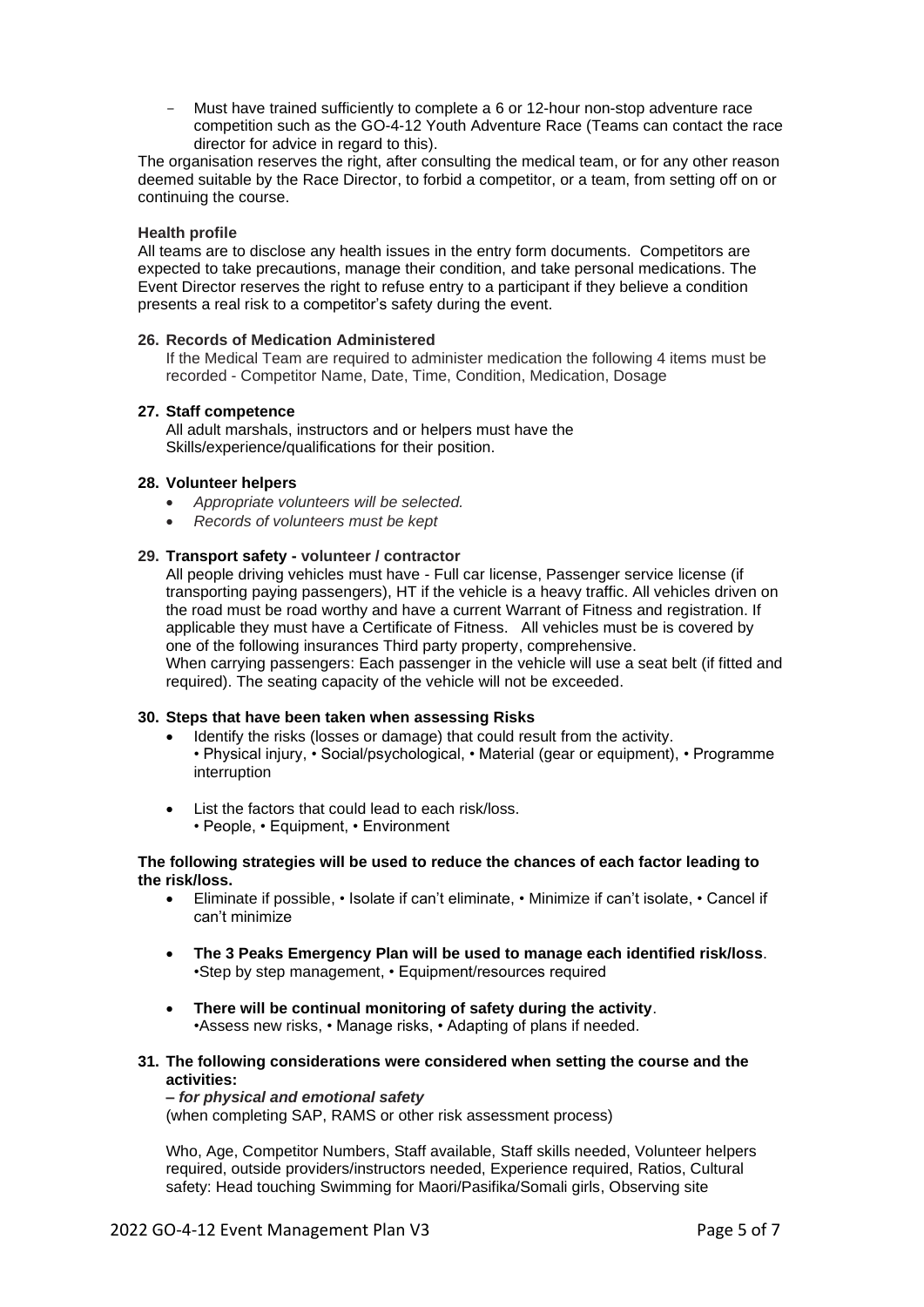significance for cultural groups, Fitness, Anxieties/feelings, Motivation, Student Needs: Educational opportunities, Medical, Language abilities, Cultural, Behaviour, Physical disability. Social and psychological factors: Get-home-it is, Risk shift, Dropping your guard Unsafe act/s by participants, Error/s of judgment by staff/instructors.

#### **People Resources and Equipment Environment Checklist**

Information to Parents or Whanau **YES,** Plans and systems **YES,** Clothing **YES – As per rules,** Footwear **YES – As per rules,** Food and drink **YES – As per rules,** Transport **YES – As per rules,** Toilets **YES – On** Safe drinking water **YES**

**– We will also advise teams where extra water is.** First-aid kit and knowledge **YES – As per rules (there is also a First Aid Team)**

Equipment maintenance, quantity, quality

**YES – As per Standards outlined in the organisations SMP, SOP, AMP**

Are sleeping arrangements/ facilities culturally appropriate? **YES** 

#### **32. Weather**

The Course will be modified if the weather is going to impact safety – The Latest forecast will be attached to this document for the race day management. Weather will be monitored during the build-up and throughout the day.

#### **33. Flooding**

If the River in the kayak section will be modified and the special activities may not be run.

### **34. Useful Contacts**

- Nearest doctor Napier Health Centre 76 Wellesley Road, Napier South, Napier 4110
- Nearest hospital Hastings **Hawke's Bay Hospital Soldiers' Memorial** Omahu Road Hastings Tel:: 06 878 8109
- Nearest Police Station 135 Dalton Street, Napier South, Napier 4110 Tel: [06-831 0700](https://www.google.com/search?q=napier+police&client=firefox-b-d&tbm=lcl&sxsrf=AOaemvKoD7HxCURLMe-IHBYmAopUL-9zwg%3A1635050642026&ei=kuR0YdWEAfqG4-EPu-CFgA0&oq=napier+police&gs_l=psy-ab.3..0i512k1l2j0i512i457k1j0i512k1l4j0i512i263i20k1j0i512k1l2.58191.61417.0.62343.13.11.0.2.2.0.248.1687.0j3j5.8.0....0...1c.1.64.psy-ab..3.10.1694...35i39k1j0i67k1j0i433i131i67k1j0i433i67k1j0i512i433i131k1j0i273k1.0.OAkKFcB-rKM)
- **Department of Conservation** Hawkes Bay District Office Ph: 06 834 3111
- **Nearest Fire Station** Bay View Fire 8 Petane Road, Bay View, Napier
- **Hastings District Council,** 207 Lyndon Road East Hastings. Ph: 06 871 5000Animal Control - (06) 871 5000. Also, phone the Royal New Zealand SPCA in Hastings on 06 8788733.
- **Napier City Council**, 215 Hastings Street, Napier South, Napier. Ph: 06 835 7579

#### **35. Communication lines during a serious incident at the event:**

If there is serious accident during the event, the safety and first aid staff will manage the incident and will communicate to the Event Management team any information regarding the injured individual or individual's condition. The Event Management Team and the Race Director will communicate any information to the Teams support crew as it comes available. The event staff and the management team will observe the 3 PEAKS Emergency Procedures. School Team managers will need to be familiar with their school's policies and procedures, so they can communicate information to their management and board in line with their school's policies. The 3 PEAKS will not release details of minors involved in an incident and this is the responsibility of the school management.

#### **36. Hazard management strategies Incident Reports**

All accidents or incidents during the event will be recorded in line with 3 Peaks Policies and Procedures.

# **37. COVID-19: Practices**

**Note:** Government guidelines around levels and practices are changing constantly and the event organizers will follow the latest guidelines.